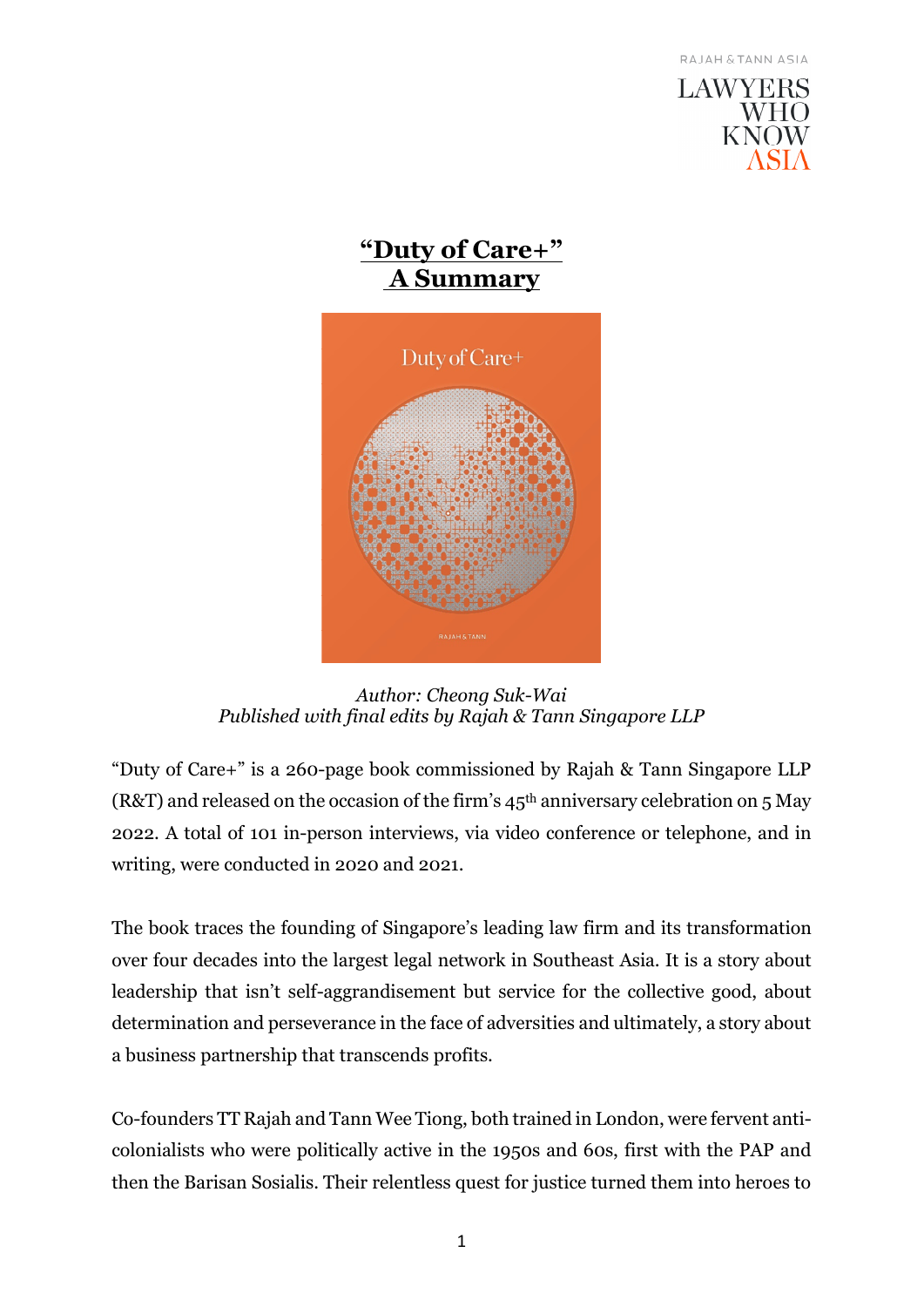ordinary folks, many of whom they defended without being paid. Through the rough and tumble of politics and the practice of law, they became the best of brothers, with Wee Tiong defending TT when he was detained in 1974 for allegedly consorting with communists.

The firm's two founders trailblazed a coterie of leaders, educated at elite law schools including NUS, Cambridge, Oxford and Harvard, who saw it as their mission to build an indigenous practice that embodied intellectual heft and professional excellence within a familial milieu.

TT's son, VK Rajah, took over his father's reins in 1986 and ushered in a period of hyper growth and inflow of top talents, lured by VK's formidable reputation and the firm's high-profile handling of the Barings case in 1995. First to decamp from a rival Big Four firm was Sundaresh Menon, the current Chief Justice, who was "Lawyer No.23'" and worked the Barings file with VK. Then came Steven Chong, a top shipping lawyer who together with VK and Menon, were nicknamed "The Three Wise Men" by colleagues. Others who joined in quick succession included Quentin Loh, Lee Eng Beng, Patrick Ang, Goh Kian Hwee, Francis Xavier and Andre Yeap.

As Managing Partner Patrick Ang observes: "VK's dynamism was sparked off by Menon joining in 1995 and further sparked off by Steven Chong joining in 1998. I think it would be fair to say without Menon and Steven, it might have taken much longer for us to grow."

VK agrees: "I always say, 'with the right people you will have a multiplier effect.'"

Barings led to a "renaissance" for R&T and the setting up of its restructuring and insolvency practice, the first for any law firm here, and presently ranked top 20 in the world and number one in Asia by Global Restructuring Review. It also paved the way for R&T to become a full-service firm, expanding beyond disputes, restructuring and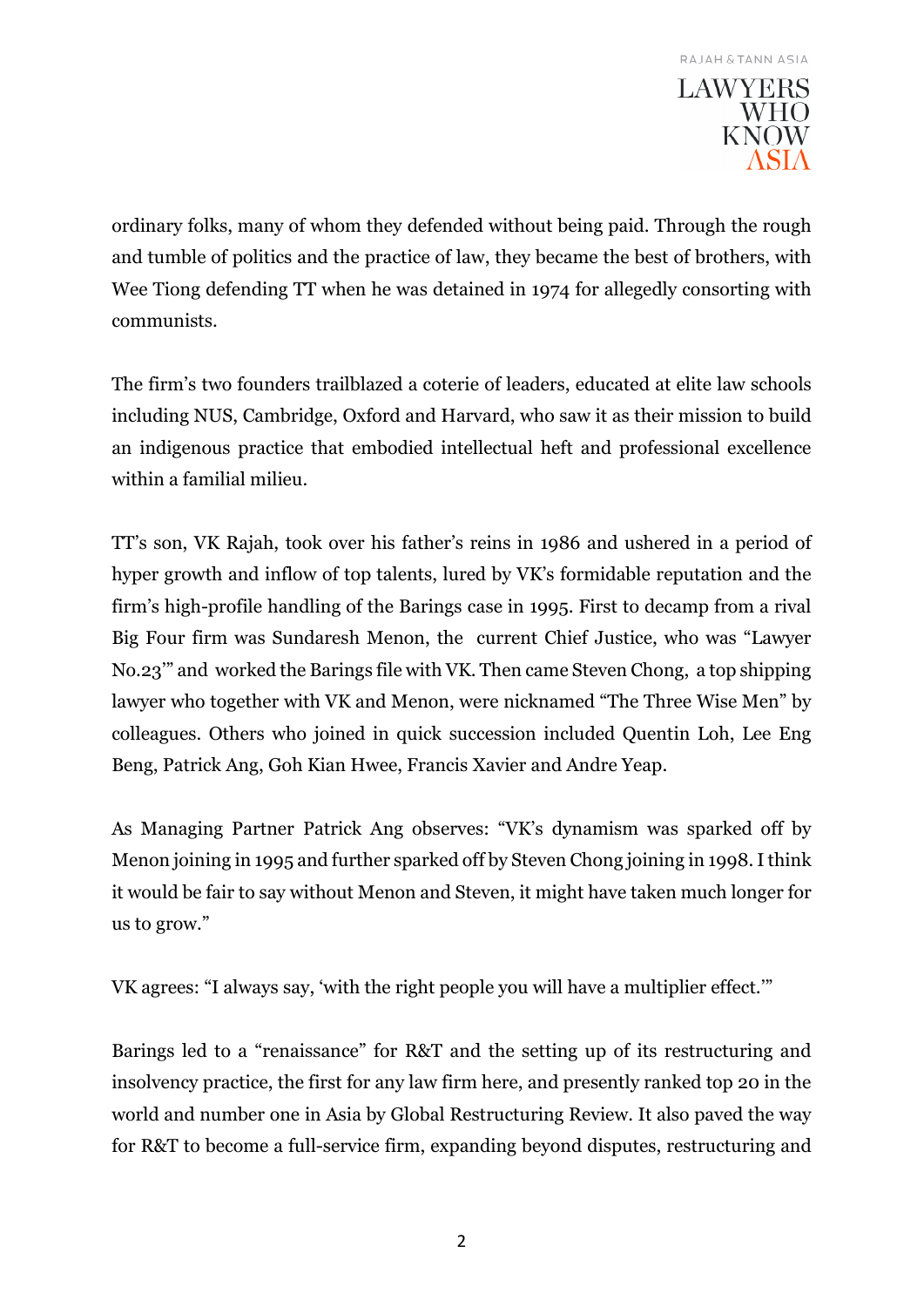insolvency and shipping to other areas including corporate, capital markets, mergers and acquisitions, banking, insurance, technology, media and competition.

The camaraderie among the partners helped newcomers to assimilate. The firm's core values of mutual respect and care helped shape a fairly flat organisation with an informal social culture. Junior lawyers were often encouraged to share opinions and defend their positions. Corporate Partner Danny Lim, who joined in 1998 as a pupil, notes that among the firm's Executive Committee members, "there is an almost religious devotion and conviction to leaving behind a legacy for future generations of lawyers, staff and other stakeholders."

An Associates Management Committee was established in 2012 to be the voice for the firm's youngest lawyers, and Associates Town Hall sessions are held for management to give insights to associates into its plans. An Ombudsman was also appointed since 2010 as a channel for grievances about work or colleagues so that disgruntlement does not seep in and erode performance. Gregory Vijayendran, the incumbent Ombudsman who was also the longest serving President of The Law Society of Singapore from 2017 to 2021, says "social quotient" matters greatly at R&T. "It is about learning to get along with different people, learning to work with different personalities and trying to make things work," he elaborates.

From the late-1990s, the firm took off at a frenetic pace. When Lee Eng Beng, Lawyer No. 45, joined in 1998, R&T was in "heavy transition" from medium-sized to a large, full-service outfit, growing from 29 lawyers in the mid-1990s to 120 by the dawn of the new millennium.

Amid the fast-paced growth, two attempts were made to go international – an alliance with Andersen Legal in 1998 and another one with Weil, Gotshal & Manges in 2000.

The firm also later dealt with the successive departures of three Managing Partners – VK, Steven and Menon – who were called to serve on the Bench and as Attorney-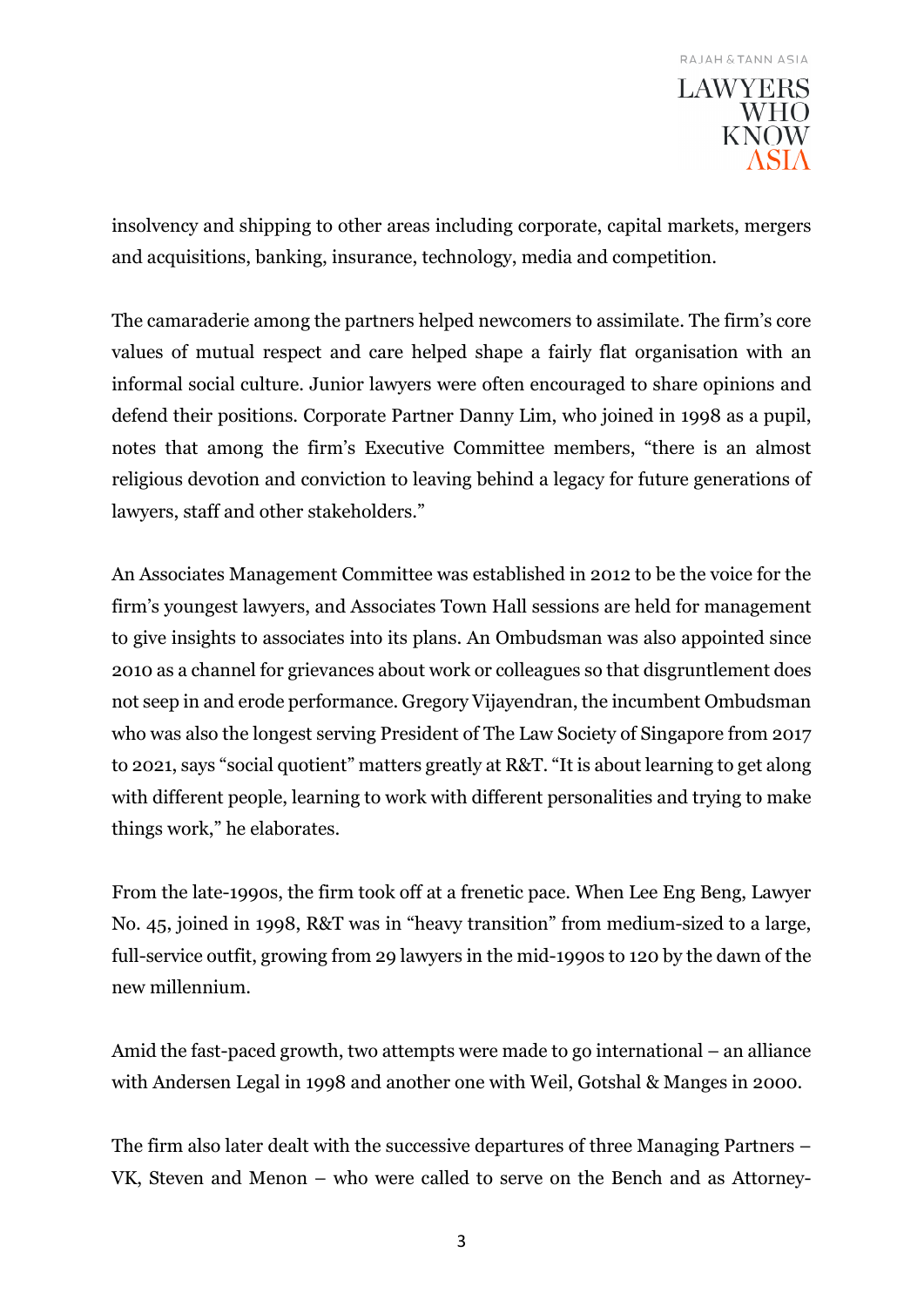**KNOW** 

General; as well as former Deputy Managing Partner Quentin Loh who was also elevated to the Bench and is currently Judge of the Appellate Division.

 In January 2003, Menon and several lawyers and staff from the firm's international arbitration practice left to join Jones Day.

It was not an easy decision for Menon. "Those were five of the best years of my practising career," he muses.

Eng Beng, who had worked very closely with VK and Menon on the Barings debacle, saw how passionate Menon had long been about specialising in international arbitration. "I think it took a lot for Menon to leave," Eng Beng says. "But he really wanted to be in the international arbitration circle, and you have to appear in the big arbitrations to get a name."

The following year, VK answered the call to public service, taking up Judicial Commissioner appointment. Reacting to the news, Eng Beng, who had worked closely with Patrick Ang to shape and bolster the firm's insolvency practice, recalls: "There were a couple of days when the world was spinning around Patrick and me a bit and we were very unsure about where the firm was going."

It fell upon Steven Chong who succeeded VK as Managing Partner, to steady the ship. Even as confidence within and without was waning, Steven believed that he had the "glue" to hold the firm together – a competent crew, with many among the best in the industry, and the long-held ethos of putting the firm ahead of personal interests.

He asked for one year to prove his mettle. "I went to the Partners and told them, 'Give me a chance. We can do this together,'" he recalls. "And I was able to persuade them to adopt almost like a 'wait and see' mindset. I told them, 'Don't panic. Don't jump ship.'"

Steven launched several initiatives to boost morale and promote bonding and wellbeing, including setting up an in-house café The Courtyard, which provides free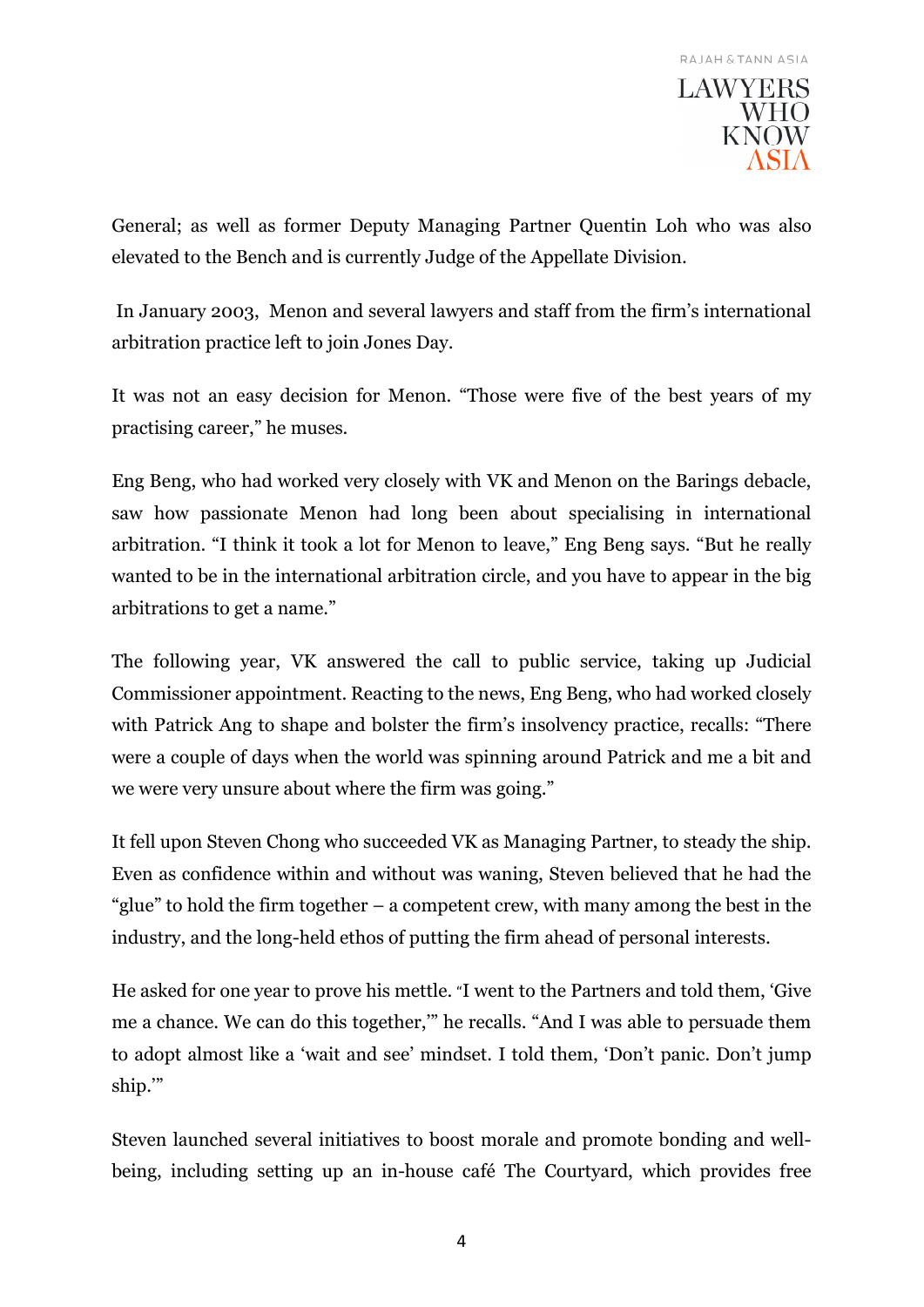breakfasts, and continues on a larger, more sophisticated scale today. Such people welfare moves were the primer to the firm's well-recognised people centric working environment which it has earned accolades for, such as the biennial Tripartite Alliance for Fair and Progressive Employment Practices (TAFEP) Work-Life Excellence Award, later relaunched as the Tripartite Alliance Award (TA Award) which R&T has won on multiple occasions.

Fortunately, despite the departures of the top guns, the firm's broad-based institutional clients did not abandon the firm and continued to keep it going.

Menon re-joined R&T in 2007 with his teammates from Jones Day, after a stint as a Judicial Commissioner at the Supreme Court. He immediately took the firm's arbitration practice up several notches. Looking back on his decision to return to R&T, he says "I had some very happy years at the firm and it afforded me the unique space to develop a vision and some ideas, and to work closely with some good friends."

In mid-2009, Steven and Quentin also responded to the call to public service. It became Menon's turn to lead the firm. By now, R&T had burgeoned out of its Bank of China premises at Raffles Place to include a satellite office at Robinson Road. Menon saw that the firm could no longer operate purely as a Singapore practice especially with three or four comparable-sized firms all working in the same end of the market.

He packed the Partners on a three-day retreat in Putrajaya to chart its future direction. Chia Kim Huat who had begun overseeing the firm's corporate practice, recalls: "We were holed up at the Shangri-La…there was no time for any sightseeing or visiting any famous eateries. We literally made the entire journey across the Causeway and back without any detour, 100 per cent focused on the future ahead of us.

"So we all decided at Putrajaya that we would go regional and remain an independent law firm."

Months after the Putrajaya retreat, Menon prepared Eng Beng for the possibility of him being called back to public service again. The transition, during which Eng Beng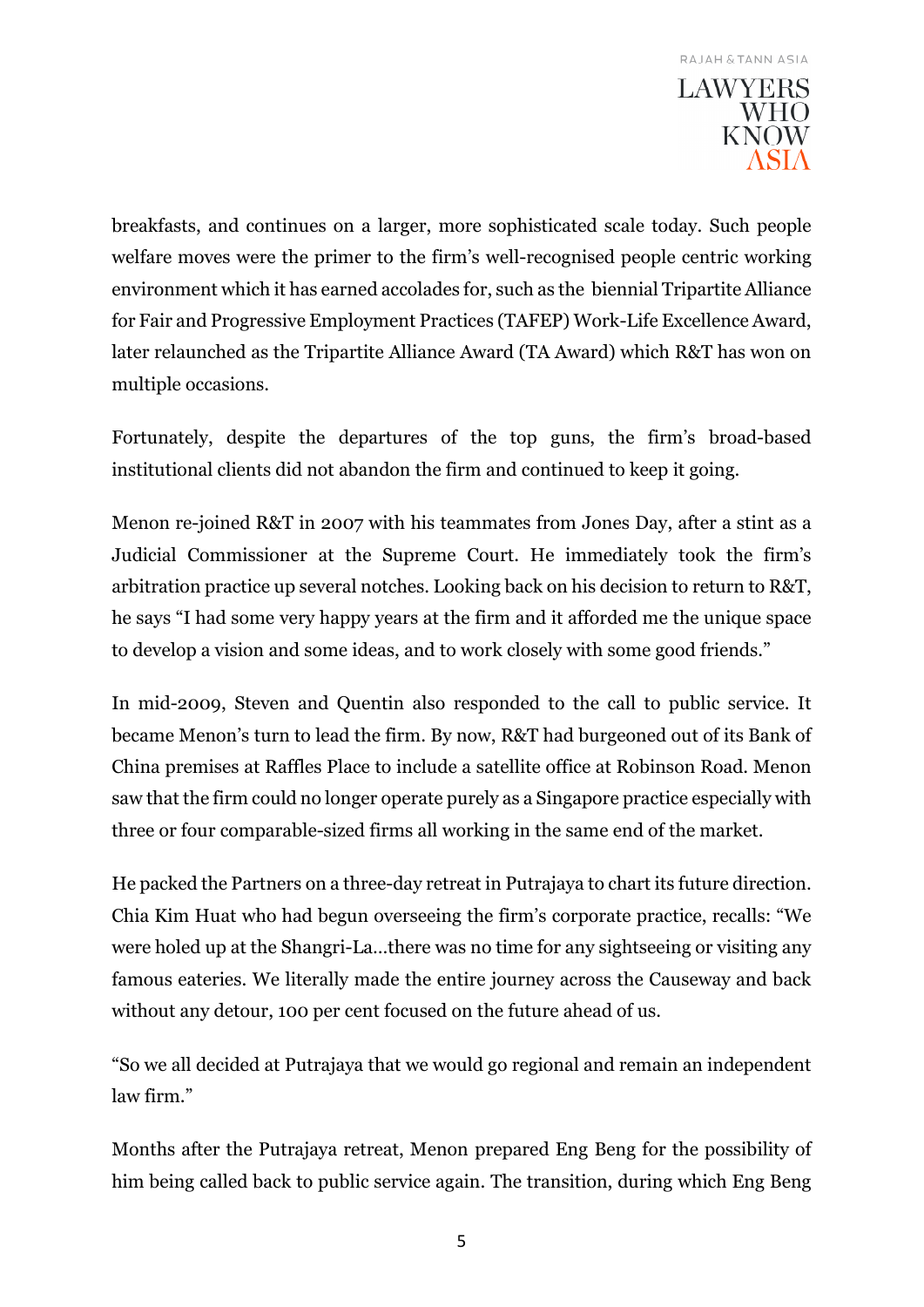was made Joint Managing Partner, was, however, truncated. With Menon's soonerthan-planned departure, questions surrounded R&T's regionalisation plan. "Obviously, everyone else in the region whom he met for this was very impressed with him," Eng Beng says. "But if he got them to sign things and then had to leave us, I was not confident that the moves would endure."

Rebecca Chew, the firm's first female Deputy Managing Partner, recalls the Partners feeling "the weight of the firm" on them. As she puts it: "How were we going to take it forward now that the giants have left us?"

Eng Beng and Patrick, then in their early 40s, wasted no time in institutionalising the firm, putting in best practices to ensure firmwide consistency and efficiency. They pressed ahead with Menon's regionalisation plan but scaled back to focus on Southeast Asia rather than the whole of Asia.

The move outwards was timely. ASEAN was coming of age with foreign investments and domestic consumption fuelling many of its economies. Andrew CL Ong who had joined R&T in 2007, was entrusted to implement the regionalisation strategy. As might be expected, there were vigorous and intense discussions on the best way to go about it. Any partner would have understandable and legitimate concerns about such a massive undertaking, given that the cost was high and success not guaranteed. Andrew lauds Eng Beng and Patrick for overcoming the difficulties of galvanising all the partners to accept the risks and underwrite the costs.

Partners agreed that given the region's diversity, there would be no one single approach to building the network. A potential firm from each jurisdiction identified for the network has to be scrutinised and wooed patiently and gradually. Network partners must buy into the vision to build a Southeast Asian law firm of note with the combined strength of the region's best players.

"We don't colonise," Eng Beng says. "It is not R&T going out into the region and saying, 'I am now here', but R&T opening itself up to welcome the region in."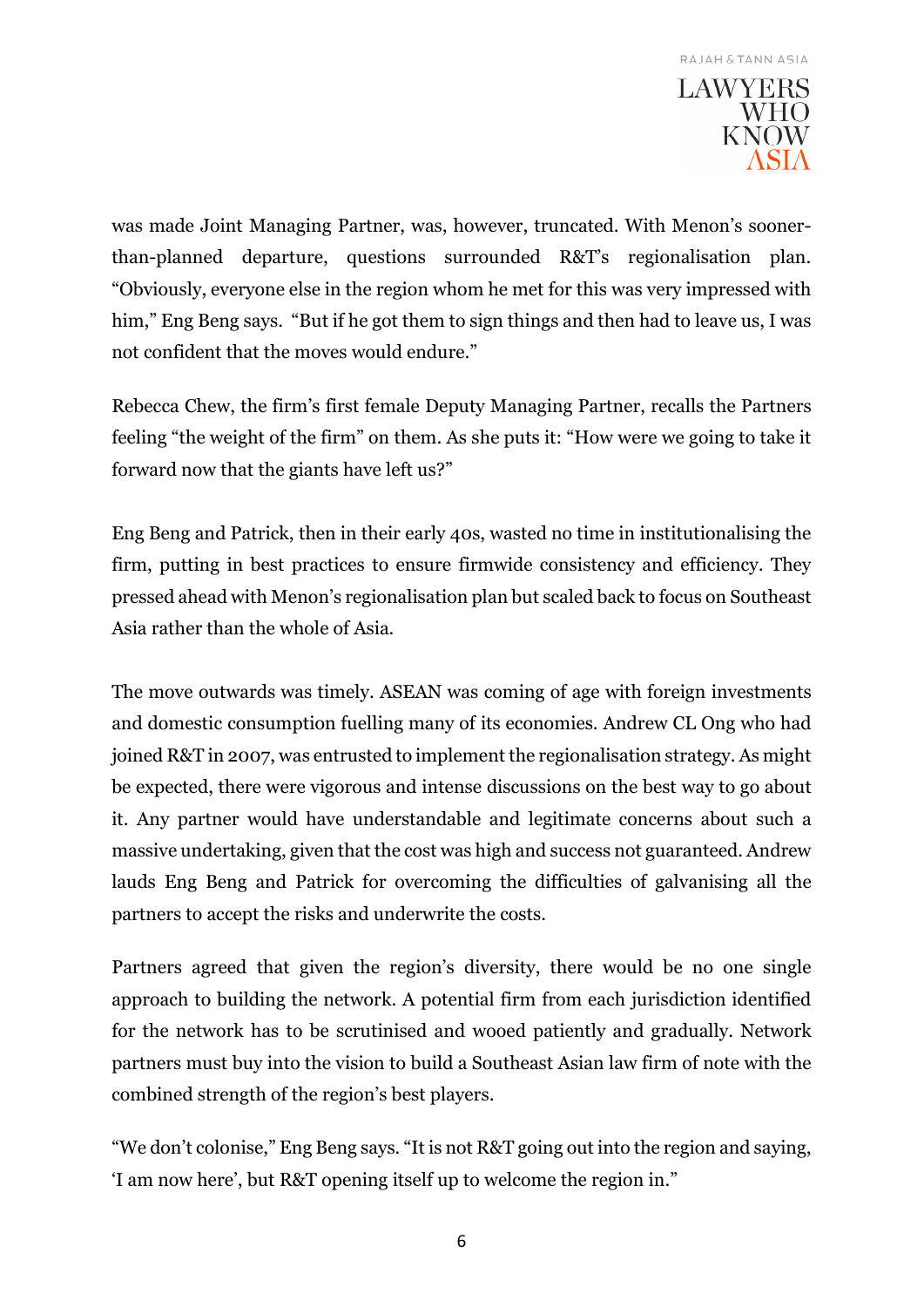Andrew says a measure of the network's success would be if any colleague within the proposed network could "pick up the phone in front of a client and call a buddy in a regional office to get answers on the client's concerns about doing business in that jurisdiction".

Rajah & Tann Asia (RTA) became the ubiquitous brand name for the regional network. Surasak Vajasit, Managing Partner of the Rajah & Tann Asia member firm in Thailand, says: "After working for UK and US law firms, I actually liked R&T's concept of building a regional law firm; we were talking about the ASEAN Economic Community then, but at the time R&T approached me, no one had successfully founded a regional law firm."

The tagline for RTA – "Lawyers Who Know Asia" – resonated deeply with Surasak because that was an acknowledgement of his and his colleagues' expertise in their home market, as opposed to them playing second fiddle to foreign firms seeking tieups with their firm.

In growing the network, R&T was sensitive to, and accommodating of, what Kim Huat calls the "preferences" of each regional firm on how much they want to engage R&T Singapore. Some were more comfortable not conferring with their Singaporean counterparts too often while others looked frequently to R&T for guidance.

RTA is today in 10 countries namely Cambodia, China, Indonesia, Lao PDR, Malaysia, Myanmar, the Philippines, Singapore, Thailand and Vietnam.

Eng Beng served as Managing Partner for nine years before passing the baton to Patrick in 2019. Among the latter's first priorities was moving the office out of its office in Raffles Place, where it has been for 10 years, to Marina One, into a 70,000 sq ft state-of-the-art art office. The new premises was designed with an open layout concept that removes physical walls between senior and junior lawyers as well as support staff to foster deeper collaboration and cohesiveness. It also allows for fewer duplicated facilities such as for photocopying and other paper-centric functions, a larger in-house